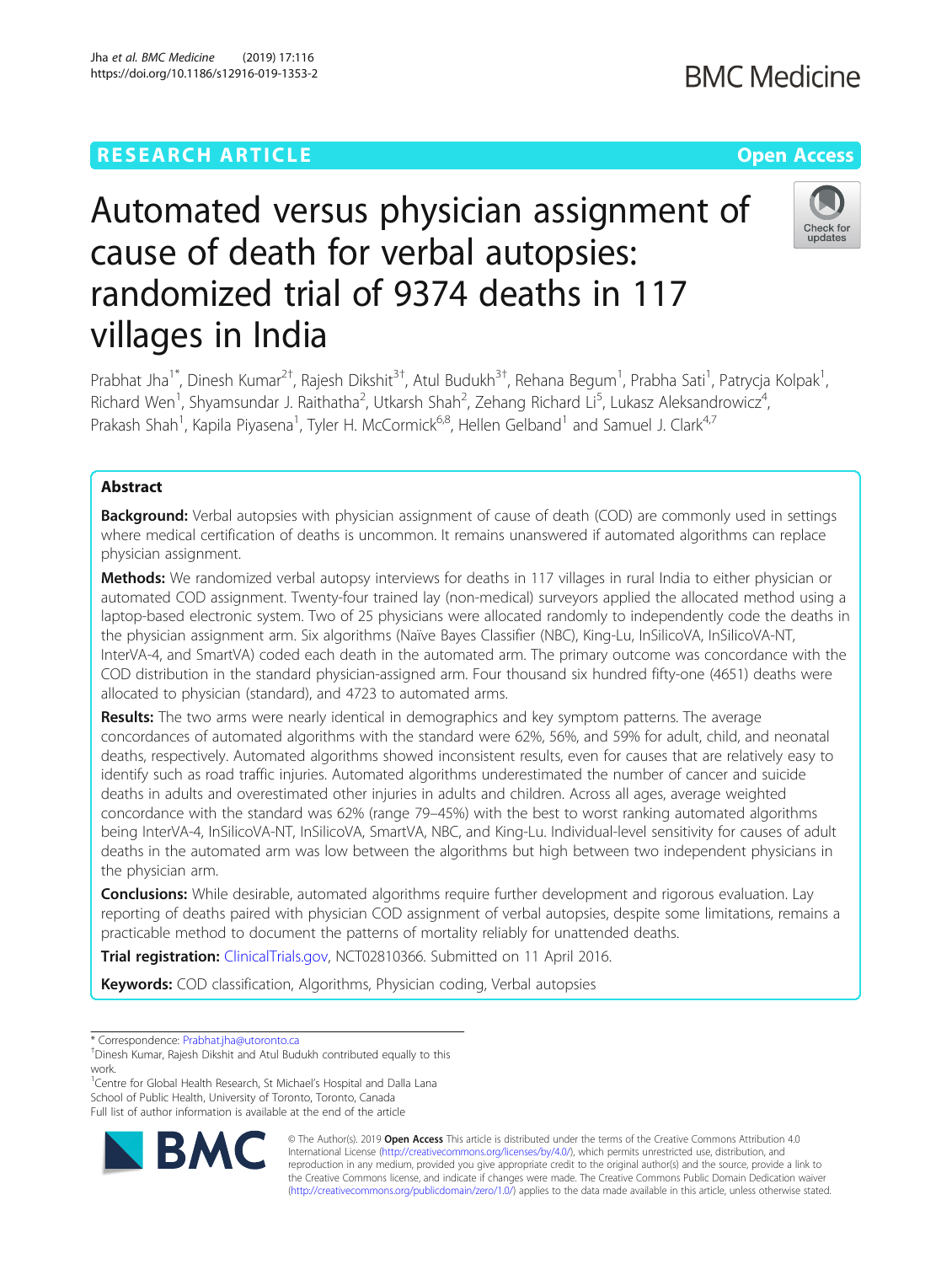# Background

Most of the 45 million annual deaths in low- and middle-income countries (LMIC), out of about 55 million worldwide, occur at home without medical attention, with no cause of death (COD) assigned [\[1](#page-9-0)]. Reliable COD information is thus lacking for two thirds of the world's population, with the lowest coverage in Africa and in low-income Asian countries [[2](#page-9-0)]. For the next few decades, only a minority of deaths in LMICs are likely to occur in facilities where it is feasible to register and medically certify a death based on clinical, laboratory, and diagnostic records. A viable alternative to obtain actual (versus modeled) COD information is to adopt representative, nationwide samples of deaths on which verbal autopsies (VA) are conducted [[1,](#page-9-0) [3\]](#page-9-0).

VA relies on lay (non-medical) field staff to conduct structured interviews of living family members of the deceased to document the key symptoms of the illness (or episode) that led to death that includes past medical and treatment history and additional details [[4\]](#page-9-0). Trained physicians then use this information to assign causes [\[5](#page-9-0)–[7](#page-9-0)]. Recent VA studies aim to document national-level mortality patterns and incorporate improved processes such as the use of dual, independent physician assignment, strict coding guidelines, and electronic platforms [\[3](#page-9-0), [6](#page-9-0), [7](#page-9-0)]. Well-conducted national VA studies yield timely, robust, and plausible information on the patterns of death for the major causes and have influenced disease control priorities [\[1](#page-9-0), [8,](#page-9-0) [9](#page-9-0)].

Physician assignment is the method traditionally used to code VA results to the WHO International Classification of Diseases (ICD-10). Physician assignment has been criticized as being costly and difficult to implement and potentially suffering from reproducibility gaps between two physicians [\[10,](#page-9-0) [11\]](#page-9-0). Hence, we and other research groups have developed automated, computational algorithms to assign COD based on VA interviews [[11](#page-9-0)–[18](#page-10-0)]. Only observational studies have evaluated the two approaches. These observational studies have produced disparate results [\[11](#page-9-0), [13](#page-9-0)–[20\]](#page-10-0). Thus, here, we report the results of the first-ever randomized comparison of automated versus the more standard physician COD assignment for VAs.

# Methods

### Trial design

The primary trial design focused on establishing the population-level distribution of CODs and their consistency between physician and automated assignment (Additional file [8\)](#page-8-0). The main public health value of VA data is to inform the population distribution of various CODs [\[1,](#page-9-0) [5](#page-9-0), [7\]](#page-9-0). Moreover, earlier reviews have found higher performance for automated assignment at the population versus individual level [\[11](#page-9-0), [18](#page-10-0)].

The original trial design ([ClinicalTrials.gov,](http://clinicaltrials.gov) NCT02810366; see Additional file [1\)](#page-8-0) called for enrolling 6000 deaths in both arms. We were able to enroll 9374 deaths in two states (covering four mostly rural districts) in Western and Northern India: Gujarat (Anand, Kheda) and Punjab (Mansa, Sangrur), respectively. The Pramukhswami Medical College and Tata Memorial Centre institutional ethics committees approved the study for the respective sites. The pilot study of 1215 deaths in Amravati district in rural Maharashtra, also in Western India, established procedures used in the main study [[21\]](#page-10-0) and was excluded from the main analyses. However, the inclusion of these pilot deaths did not alter the outcomes (see Additional file [15](#page-9-0)).

#### **Participants**

We selected 60 villages in Gujarat that are involved in child health research and 57 in Punjab that are involved in cancer registry studies. Twenty-four trained lay surveyors (15 in Gujarat, nine in Punjab) enumerated all households in each village using a custom, electronic, laptop-based data collection system (see Additional file [1](#page-8-0)). Following enumeration and after obtaining written consent from respondents aged 18 years or older, the surveyors collected demographic information and conducted VAs on all deaths of household members in the preceding 5 years. The pilot study collected VAs at all ages [[21\]](#page-10-0), and as in the Million Death Study (MDS) [[3](#page-9-0), [7\]](#page-9-0), physicians were unable to assign specific causes to many older decedents, resulting in about a fifth of all deaths in people older than 70 years being "ill-defined". Thus, the main trial enrolled only deaths below age 70. Results for the 1238 deaths above age 70 in the pilot were similar to those at younger ages (data not shown).

# Randomization and trial procedures

We developed electronic VA forms specific to either physician or automated assignment, which the laptop randomly allocated to each death. The laptop applied balanced randomization to allocate equal numbers to each arm in each village. The surveyor was blinded to assignment and had no influence on the allocation. The software allocated to the relevant arm only after completing demographic questions common to both trial arms. Electronic forms were based on the WHO 2014 standard VA instrument [[4\]](#page-9-0). Completion of all questions, including negative symptoms, was mandatory in each arm. The main difference in the forms between the arms was the inclusion of a narrative of the symptoms and events leading up to death at the end of the interview in the physician assignment arm. Quality control procedures included 10% randomly selected re-interviews by an independent second team member (blinded to the original interview, with five randomly selected questions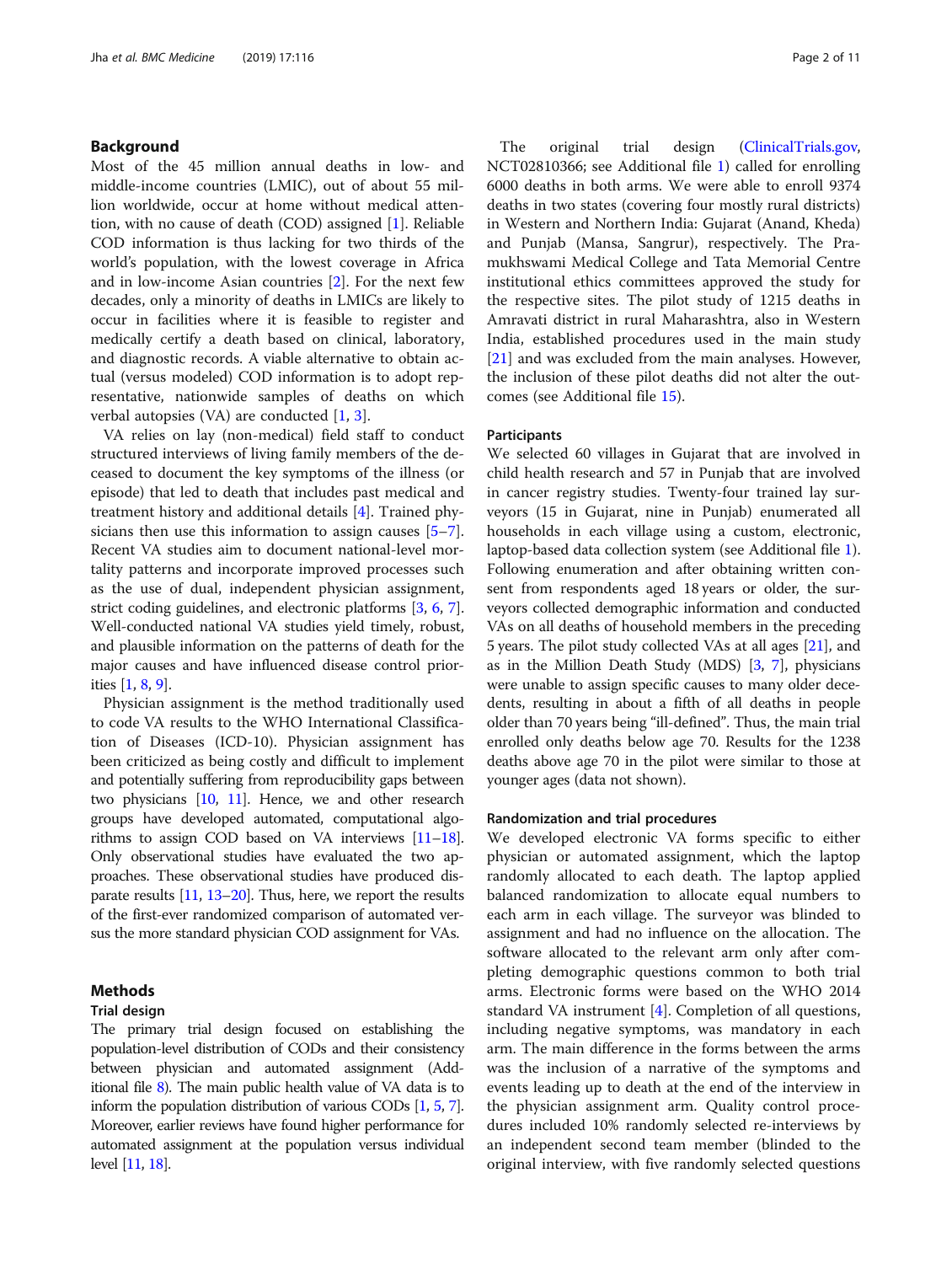within each re-interview) (Additional file [19](#page-9-0)). As well, we audio-recorded the narrative, and the central staff reviewed each surveyor's narratives once a week and provided feedback.

COD for the automated assignment arm used each of six contemporary algorithms: Naïve Bayes Classifier (NBC) [[14\]](#page-9-0), King-Lu [\[15\]](#page-9-0), SmartVA [\[13](#page-9-0)], InSilicoVA [[11\]](#page-9-0), InSilicoVA-NT  $[16]$  $[16]$ , and InterVA-4  $[12]$ . Using a VA training dataset, NBC calculates the conditional probabilities of observing a symptom given a particular COD and uses Bayes' rule with these probabilities to predict a likely COD. The King-Lu method calculates the symptom and COD distributions in a VA training dataset and uses these to predict the COD distribution for a new set of deaths [[15](#page-9-0)]. The Tariff 2.0 algorithm, made available for use via the openly available SmartVA application, uses training data to calculate tariffs that express the strength of association between symptoms and CODs and applies these through a summing and ranking procedure to identify a COD [\[19](#page-10-0)]. InSilicoVA uses a hierarchical Bayesian framework to determine likely CODs with the naïve Bayes calculation as a component. This algorithm also estimates the uncertainty of observing a COD both for an individual death and within the distribution of deaths across the population [\[11](#page-9-0)]. InterVA-4 does not need a VA training dataset because it uses clinical expert-defined conditional probabilities of observing each symptom given a particular COD and uses a product of these (related to Bayes' rule) to determine the likely COD [[20](#page-10-0)]. The InterVA-4 conditional probabilities are also available in the implementation of InSilicoVA. When InSilicoVA uses the InterVA-4 conditional probabilities, we note that fact by labeling the algorithm "InSilicoVA-NT." Additional file [2](#page-8-0) describes each algorithm and details of its application. We used the Population Health Metrics Research Consortium (PHMRC) dataset to "train" NBC, King-Lu, and InSilicoVA; SmartVA is pre-trained on this dataset. This dataset consists of 12,542 health facility deaths at all ages from six sites in Mexico, the Philippines, Tanzania, and two states of India (4552 deaths). It includes a completed VA along with a cause for each death, based on clinical and laboratory information from the health facility [\[13](#page-9-0)]. InSilicoVA and InSilicoVA-NT differ only in using symptom cause information of the PHMRC data and of InterVA-4, respectively. None of the algorithms except SmartVA uses the narrative section of the VA interview. SmartVA uses word counts derived from the narrative.

We used the same procedures as the Indian MDS to assign COD in the standard arm [[3,](#page-9-0) [7](#page-9-0), [9](#page-9-0)]. Records were allocated randomly (based on the ability to read the local language) to two of 25 trained physicians who independently assigned an ICD-10 code as the underlying cause for each death (Fig. [1\)](#page-3-0). Physicians were aware that their coding would undergo anonymous review by another physician. Reconciliation of differences between the two, and, if needed, adjudication by a senior physician, followed. Quadruple physician assignment (i.e., two panels of two physicians each) in the pilot [[21\]](#page-10-0) yielded similar results to dual assignment (data not shown); thus, we used dual assignment in the main study. Separately, two physicians (PS, KP) independently classified the deaths in the automated assignment arm to ICD-10, with a senior physician (RB) resolving differences. All physicians were blind to results for either trial arm.

#### Statistical analyses

The primary trial outcome was population-level concordance (hereafter "concordance") that computes the similarity between the COD frequency distributions between the automated arm and the COD frequency distributions in the physician arm ("B vs A" in Fig. [1;](#page-3-0) see Additional file [3](#page-8-0)). One hundred percent concordance would mean identical COD distribution in the two arms (although not necessarily that each death was coded identically). We grouped ICD-10 codes into 18 cause categories using the MDS classification for adults (12–69 years old), ten for children (28 days to 11 years), and six for neonates (0–27 days; see Additional file [5](#page-8-0)). All algorithms and physician coding adhered to these cause categories so as to ensure comparability (see Additional file [7](#page-8-0)). The secondary outcome was individuallevel sensitivity (defined as the number of deaths assigned the same COD divided by the total number of deaths) among the five algorithms in the automated arm ("B1" vs "B2", "B2" vs "B3" and so on in Fig. [1;](#page-3-0) see Additional file [3\)](#page-8-0). We excluded King-Lu as it does not generate individual CODs [[15](#page-9-0)]. Both measures have been used in past non-randomized studies, and population concordance is identical (see Additional file [3](#page-8-0)) to the "cause-specific mortality fraction accuracy" used earlier [[11,](#page-9-0) [13,](#page-9-0) [18\]](#page-10-0).

Based on a significance value of 5% and 80% power, the approximately 4300 adult deaths, 200 child deaths, and 150 neonatal deaths in each arm permitted us to measure concordance up to 97%, 87%, and 84%, respectively, of the algorithms with the standard COD distribution for the relevant age group. We used R for analyses.

# Results

Deaths occurred a mean of 3.2 years before the survey, with results similar for deaths just in the last year (data not shown). In the main trial, we identified 9529 eligible deaths below age 70 across the study sites (Fig. [1\)](#page-3-0). We excluded 155 deaths (103 physician arm, 52 automated arm) mostly due to finding that the respondent was below age 18 years after randomization began (and thus unable to provide consent) or because of other administrative issues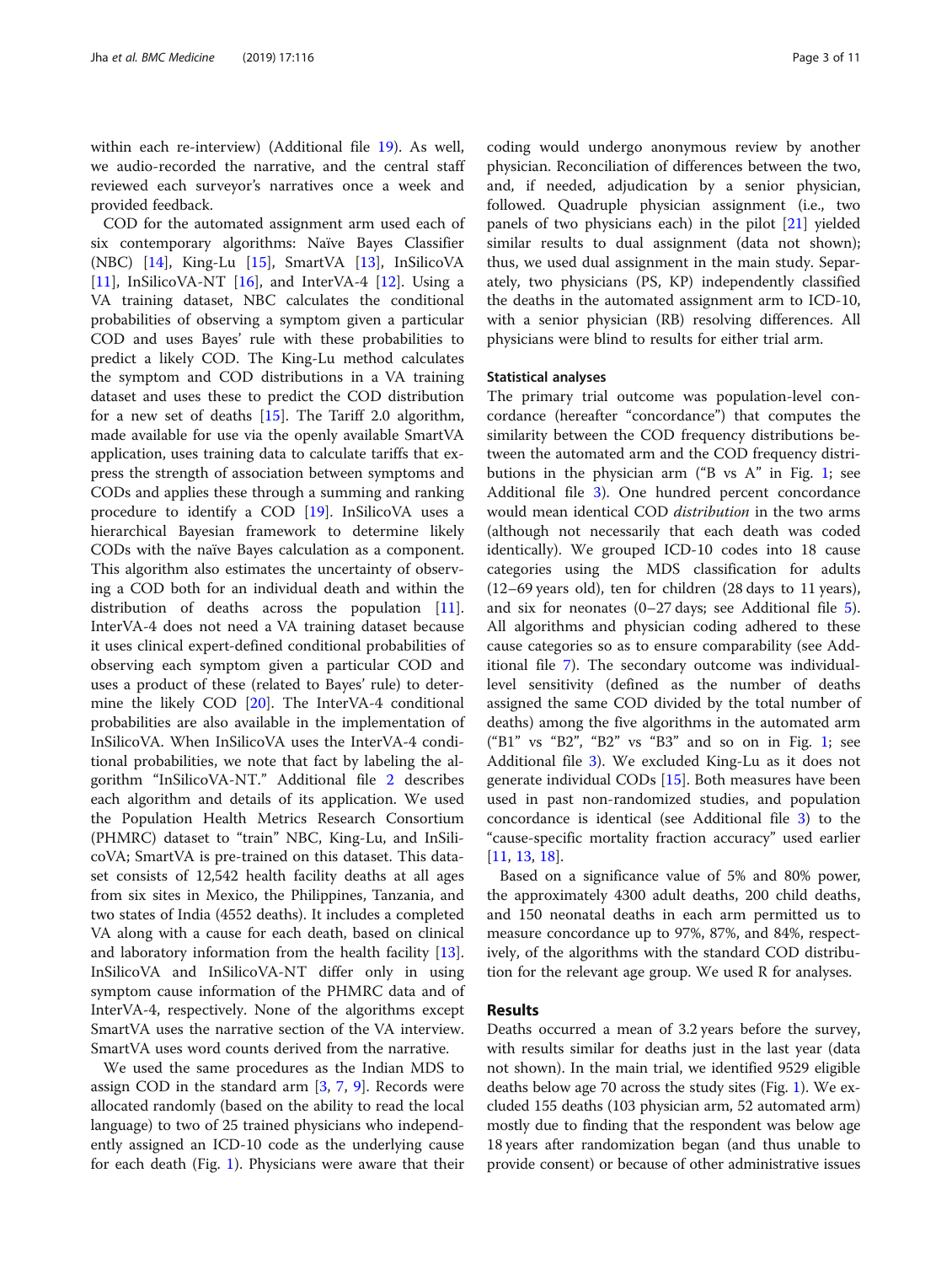<span id="page-3-0"></span>

(see Fig. 1 footnote). This left 4651 physician-assigned and 4723 automated-assigned deaths for analyses. Random allocation succeeded, as both arms were nearly identical in distributions of location, age, sex, education level, and other demographic features and in the key symptom patterns of the deceased (Table [1](#page-4-0); see Additional file [6\)](#page-8-0). Two symptoms captured on a checklist, namely fever and jaundice, differed in the two arms for children and neonates but not for adults, likely representing the play of chance from smaller numbers.

Using the four-country PHMRC data to train the relevant algorithms, the average concordances with the standard physician-assigned arm were 62%, 56%, and 59% for adults, children, and neonates, respectively

(Table [2\)](#page-5-0). InterVA-4 achieved the highest concordance for adults (80%). InterVA-4 and InSilicoVA-NT had the highest concordance for children (66% each), while InSilicoVA attained the highest concordance for neonates (80%). King-Lu had the lowest concordance for adults (44%), and SmartVA the lowest concordance for children (36%) and neonates (27%). Training the algorithms on the India-only subset of data yielded similar results (see Additional file [10\)](#page-8-0).

Across the three age groups, the overall weighted ranking of best to worst concordance of automated to the physician assignment standard was InterVA-4, InSilicoVA-NT, InSilicoVA, SmartVA, NBC, and King-Lu (Fig. [2](#page-5-0)). The average concordance of all algorithms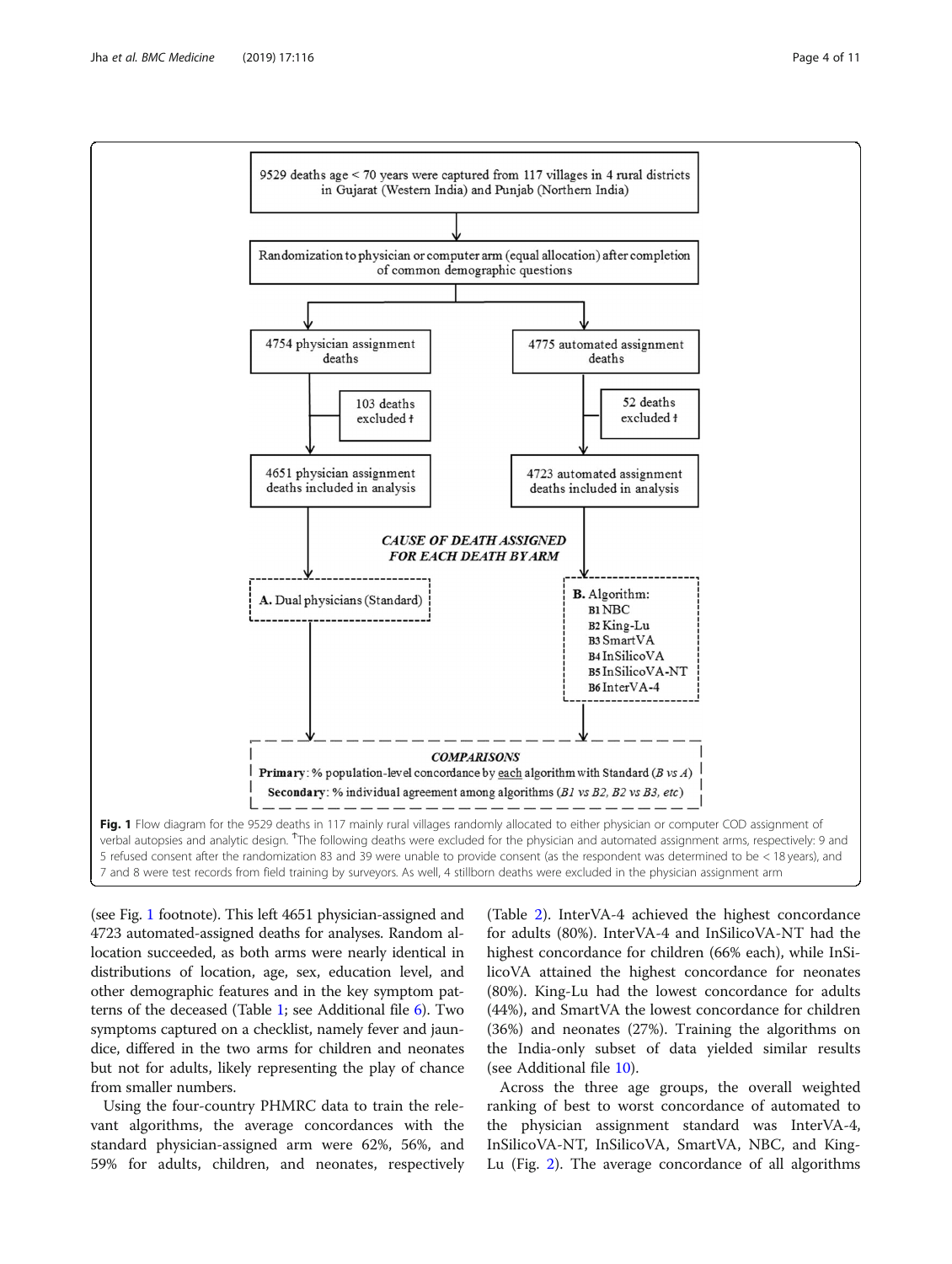# <span id="page-4-0"></span>Table 1 Baseline characteristics of deaths by study group

|                                  | Overall<br>$(n = 9374)$ | Standard (physician assignment)<br>$(n = 4651)$ | Automated assignment<br>$(n = 4723)$ |
|----------------------------------|-------------------------|-------------------------------------------------|--------------------------------------|
| Study sites                      |                         |                                                 |                                      |
| Gujarat                          | 5174 (55%)              | 2562 (55%)                                      | 2612 (55%)                           |
| Punjab                           | 4200 (45%)              | 2089 (45%)                                      | 2111 (45%)                           |
| Age groups                       |                         |                                                 |                                      |
| Adult (12-69 years)              | 8704 (93%)              | 4311 (93%)                                      | 4393 (93%)                           |
| Child (28 days to 11 years)      | 403 (4%)                | 190 (4%)                                        | 213 (5%)                             |
| Neonate (0-27 days)              | 267 (3%)                | 150 (3%)                                        | 117 (2%)                             |
| Sex of the deceased*             |                         |                                                 |                                      |
| Male                             | 6229 (66%)              | 3086 (66%)                                      | 3143 (67%)                           |
| Female                           | 3143 (34%)              | 1564 (34%)                                      | 1579 (33%)                           |
| Deceased's education level*      |                         |                                                 |                                      |
| No formal education              | 4623 (49%)              | 2317 (50%)                                      | 2306 (49%)                           |
| 1-9 years                        | 2591 (28%)              | 1252 (27%)                                      | 1339 (28%)                           |
| $10+$ years                      | 1189 (13%)              | 596 (13%)                                       | 593 (13%)                            |
| Not applicable as $\leq$ 5 years | 570 (6%)                | 292 (6%)                                        | 278 (6%)                             |
| Deceased's type of house*        |                         |                                                 |                                      |
| Semi-solid/thatched              | 7442 (79%)              | 3702 (79%)                                      | 3740 (79%)                           |
| Solid                            | 1855 (20%)              | 915 (20%)                                       | 940 (20%)                            |
| Location of death*               |                         |                                                 |                                      |
| Home                             | 6558 (70%)              | 3233 (70%)                                      | 3325 (70%)                           |
| Facility                         | 1610 (17%)              | 812 (17%)                                       | 798 (17%)                            |
| Other                            | 1190 (13%)              | 599 (13%)                                       | 591 (13%)                            |
| Adult key symptoms               |                         |                                                 |                                      |
| Fever                            | 2834 (33%)              | 1400 (32%)                                      | 1434 (33%)                           |
| Breathlessness                   | 2171 (25%)              | 998 (23%)                                       | 1173 (27%)                           |
| Chest pain                       | 1896 (22%)              | 848 (20%)                                       | 1048 (24%)                           |
| Cough                            | 1798 (21%)              | 847 (20%)                                       | 951 (22%)                            |
| Weight loss                      | 1688 (19%)              | 710 (16%)                                       | 978 (22%)                            |
| Injury                           | 1554 (18%)              | 832 (19%)                                       | 722 (16%)                            |
| Paralysis/stroke                 | 685 (8%)                | 294 (7%)                                        | 391 (9%)                             |
| Diarrhea                         | 677 (8%)                | 299 (7%)                                        | 378 (9%)                             |
| Jaundice                         | 412 (5%)                | 191 (4%)                                        | 221 (5%)                             |
| Child key symptoms               |                         |                                                 |                                      |
| Fever                            | 179 (44%)               | 95 (50%)                                        | 84 (39%)                             |
| Diarrhea                         | 76 (19%)                | 36 (19%)                                        | 40 (19%)                             |
| Jaundice                         | 58 (14%)                | 40 (21%)                                        | 18 (8%)                              |
| Injury                           | 61 (15%)                | 24 (13%)                                        | 37 (17%)                             |
| Cough                            | 57 (14%)                | 30 (16%)                                        | 27 (13%)                             |
| Neonate key symptoms             |                         |                                                 |                                      |
| Breathing problems               | 60 (23%)                | 31 (21%)                                        | 29 (25%)                             |
| Fever                            | 36 (13%)                | 15 (10%)                                        | 21 (18%)                             |
| Jaundice                         | 36 (13%)                | 29 (19%)                                        | 7 (6%)                               |
| Injury                           | 3 (1%)                  | $1(1\%)$                                        | 2(2%)                                |

Data are in (%). Key symptoms refer to a subset of symptoms of each age group that are essential to distinguish various CODs

\*Every effort was made to collect data; however, deaths with missing data for sex were 1 (0%) and 1 (0%), for education level were 194 (4%) and 207 (4%), for type of house were 34 (1%) and 43 (1%), and for location of death were 7 (0%) and 9 (0%), for physician and computer assignment study groups, respectively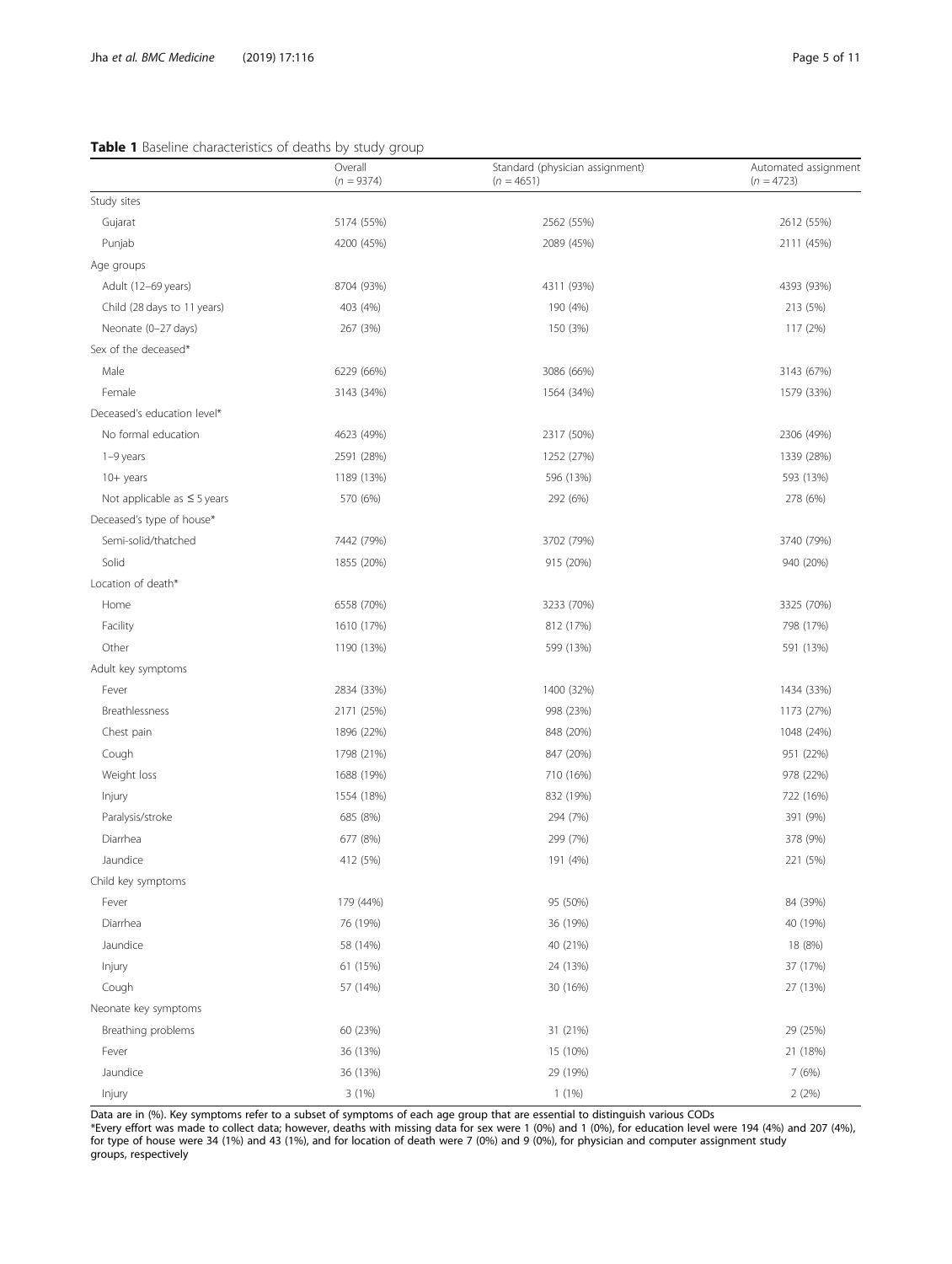|           |              | Require training data |         |         |                   | Do not require training data |           |
|-----------|--------------|-----------------------|---------|---------|-------------------|------------------------------|-----------|
| Age group | Average (SD) | <b>NBC</b>            | King-Lu | SmartVA | <b>InSilicoVA</b> | InSilicoVA-NT                | InterVA-4 |
| Adult     | 62(15)       | 50                    | 44      |         | 66                |                              | 80        |
| Child     | 56 (11)      |                       | 58      | 36      | 60                | 66                           | 66        |
| Neonate   | 59 (18)      | 57                    | 68      |         | 80                | 54                           | 65        |

<span id="page-5-0"></span>Table 2 Percent population-level concordance in cause of death distribution between automated assignment and standard (physician assignment) verbal autopsies, by algorithms and age groups

Average and standard deviation (SD) of the population-level concordance attained for the automated algorithms when using data from all PHMRC sites as the training data. The concordance compares the cause of death distributions generated by each algorithm on the 4723 deaths in the automated arm (4393 adult, 213 child, and 117 neonatal deaths) to the distribution on the 4651 standard physician-coded deaths (4311 adult, 190 child, and 150 neonatal deaths). When only the Indian sites were used as the training data, the concordance for NBC, King-Lu, and InSilicoVA was 37, 57, and 68 for adult, 48, 59, and 66 for child, and 23, 76, and 80 for neonatal deaths, respectively. The results were similar if we excluded "ill-defined" deaths (see Additional file [1](#page-8-0)). InSilicoVA-NT and InterVA-4 do not require training data, whereas SmartVA was pre-trained on the PHMRC data; hence, the percent concordance generated by these algorithms is unchanged when changing the training dataset. Dual physician review of the automated assignment arm generated the population-level concordance of 84, 82, and 91 for adults, child, and neonate age groups, respectively (see Additional file [10\)](#page-8-0)

was 62% (SD 14%, range 79 to 45%), which was well below the 76% (SD 10%, range 95 to 60%) reported in previous non-randomized studies (which used physician coding or clinical records as standards; see Additional file [9](#page-8-0)).

Ischemic heart disease was the most frequent cause of adult death based on dual physician coding, accounting for 17% of deaths (Table [3](#page-6-0); see Additional file [10](#page-8-0)). The closest match from algorithms was 13% from InSilicoVA. For the other algorithms, ischemic heart disease accounted for 12% of deaths using InSilicoVA-NT, 8% for King-Lu, 8% for InterVA-4, 5% for NBC, and 4% for SmartVA. Table [3](#page-6-0) provides the results for the major causes of adult deaths. Additional files [11](#page-8-0) and [12](#page-8-0) provide additional details for all age groups. The proportions of specific causes of death assigned by the algorithms versus the standard were quite variable, including the more obvious causes, namely road traffic injury (RTI), cancer, or suicide. We defined obvious causes as those known from independent evidence to be reliably classified when compared to cancer registry [\[6](#page-9-0)] or medically certified hospital deaths [\[22](#page-10-0), [23](#page-10-0)]. For example, among adults, RTI constituted 6% (274/4311 deaths in the standard), of

which two physicians agreed on initial diagnosis in 90% (246/274) of cases. Dual independent physician review of the deaths in the automated arm also yielded 6% of adult deaths from RTI (246/4393 deaths in this arm). By contrast, the average of all algorithms predicted RTI as 11% (491/4393) of adult deaths, of which any two algorithms agreed only on was 59% (288/491). InSilicoVA generated an implausible proportion of 28% of adult deaths from RTI (1230/4393), whereas InSilicoVA-NT generated a more plausible proportion of 7% (307/4393). The prevalence of a history of injury deaths, which includes RTI, was similar in the two arms (Table [1](#page-4-0)).

Compared to the standard, algorithms underestimated cancer and suicide deaths in adults and overestimated other injuries in adults and children. For the above obvious causes, InSilicoVA-NT and InterVA-4 showed the best concordance with the standard. Ill-defined causes were notably higher with algorithms versus physician coding, especially for SmartVA.

We had sufficient numbers to compare individuallevel sensitivity on causes only for the 4393 adult deaths in the automated arm (Table [4\)](#page-7-0). The sensitivity for the



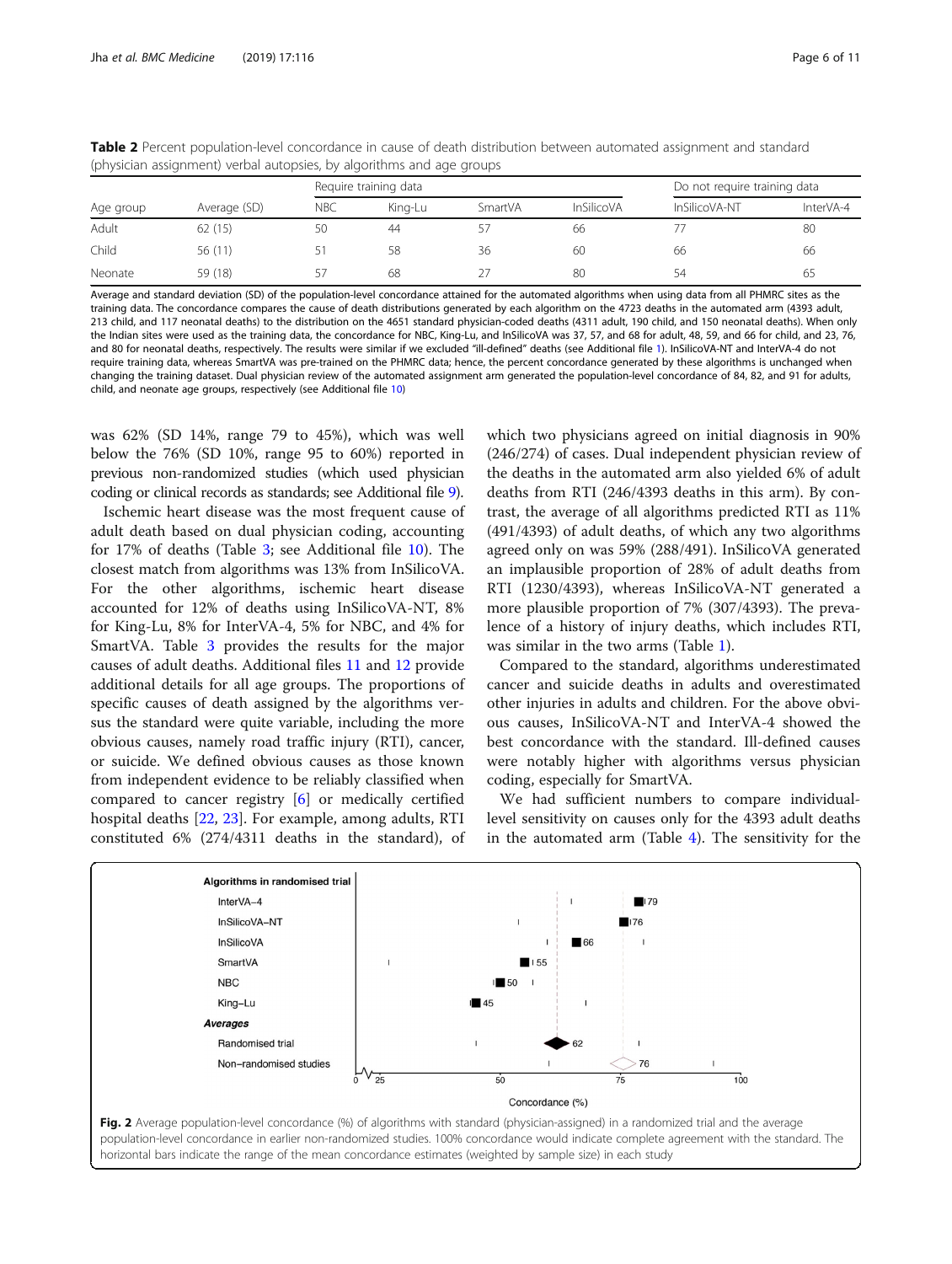<span id="page-6-0"></span>

| 1.1(15)<br>10.9(3)<br>ЭÕ<br>$\widetilde{13}$<br>1.4(14)<br>Ξ<br>4.7 (12)<br>0.5(17)<br>11.3(2)<br>129(1)<br>9.0 (4)<br>⊙<br>7.5 (6)<br>5.8 (9)<br>⊚<br>$\circ$<br>Do not require<br>64<br>5.5<br>8.0<br>4.8<br>6.2<br>$\overline{3}$ .<br>training data<br>80<br>InSilicoVA-NT<br>0.8(14)<br>10.6 (4)<br>12.4(3)<br>1.9(11)<br>3.7(10)<br>0.4(17)<br>0.0(18)<br>0.9(13)<br>0.6(16)<br>12.8(2)<br>17.2(1)<br>10.1(6)<br>10.1(5)<br>0.7(15)<br>1.6(12)<br>4.3 (9)<br>7.0(7)<br>4.8 (8)<br>77<br>InSilicoVA<br>0.5(14)<br>0.3(15)<br>0.6(13)<br>13.0(2)<br>4.4 (10)<br>0.2(16)<br>3.8(11)<br>27.8(1)<br>2.8(12)<br>0.0(18)<br>0.0(17)<br>8.5 (4)<br>6.6 (6)<br>4.8 (8)<br>5.5 (7)<br>8.5(3)<br>7.9 (5)<br>4.6 (9)<br>8<br>SmartVA<br>1.3(14)<br>2.3 (10)<br>1.8(11)<br>0.5(16)<br>1.6(12)<br>1.4(13)<br>39.7(1)<br>0.8(15)<br>0.0(18)<br>0.5(17)<br>training data<br>$\widehat{\circ}$<br>$\bigoplus$<br>$\circledcirc$<br>$\odot$<br>3.6 (9)<br>⊙<br>$\odot$<br>⊗<br>Require<br>4.0<br>84<br>9.3<br>5.2<br>$\overline{6}$ .<br>$\overline{\infty}$<br>5.6<br>57<br>King-Lu<br>0.7(15)<br>(14)<br>1.6(10)<br>0.2(16)<br>32.7(1)<br>14.9(2)<br>.5(11)<br>1.1(13)<br>0.0(18)<br>11.4(4)<br>0.0(17)<br>11.7(3)<br>1.2(12)<br>3.9(7)<br>1.9(8)<br>6.3(6)<br>1.7(9)<br>8.3 (5)<br>$\overline{4}$<br>2.2(11)<br>1.8(13)<br>50.4 (1)<br>1.0(15)<br>2.8 (10)<br>0.0(18)<br>1.3 (14)<br>2.0 (12)<br>0.9(16)<br>0.0(17)<br>6.1(4)<br>3.0 (9)<br>3.9(7)<br>6.6 (2)<br>3.9 (6)<br>3.1(8)<br>6.1(3)<br>$\odot$<br><b>NBC</b><br>51<br>SO<br>assigned), 7%<br>$\overline{37}$<br>$\overline{z}$<br>8.4<br>7.6<br>6.9<br>$\frac{6}{1}$<br>0.6<br>87<br>7.0<br>64<br>5.4<br>$\frac{8}{4}$<br>3.2<br>2.5<br>23<br>2.2<br>η<br>$\overline{\circ}$<br>algorithms<br>2 or more<br>agreed<br>506<br>365<br>393<br>278<br>288<br>109<br>166<br>283<br>235<br>$\frac{4}{11}$<br>194<br>401<br><u>lej</u><br>29<br>67<br>2<br>35<br>4<br>estimated deaths<br>Mean algorithm<br>139<br>366<br>368<br>$\frac{314}{5}$<br>242<br>200<br>287<br>175<br>160<br>165<br>$\overline{8}$<br>127<br>$\overline{211}$<br>16Þ<br>$\overline{2}$<br>63<br>2<br>$\supseteq$<br>Both physicians<br>agreed <sup>†</sup><br>(physician-assigned)<br>Standard<br>initially<br>246<br>265<br>288<br>196<br>185<br>517<br>273<br>252<br>105<br>661<br>231<br>2<br>$8^{\circ}$<br>S9<br>$\frac{1}{2}$<br>72<br>$\overline{\sim}$<br>$\infty$<br>Total<br>376<br>363<br>328<br>208<br>108<br>592<br>303<br>296<br>274<br>$\overline{100}$<br>737<br>232<br>137<br>$\%$<br>$\odot$<br>25<br>63<br>Other noncommunicable diseases<br>Liver and alcohol related diseases<br>Falls, bites, and other injuries*<br>Other cardiovascular diseases<br>Road and transport injuries*<br>Chronic respiratory diseases<br>Acute respiratory infections<br>Nutritional deficiencies<br>Ischemic heart disease<br>Unspecified infections<br>Maternal conditions<br>Adult (12-69 years)<br>Diarrheal diseases<br>Diabetes mellitus<br>Concordance<br>Tuberculosis<br>Ill-defined<br>Cancers*<br>Suicide*<br>Stroke<br>$\overline{1}$<br>$\frac{\infty}{\infty}$<br>$\frac{8}{10}$<br>$\supseteq$<br>$\widetilde{\Box}$<br>$\overline{4}$<br>$\overline{1}$<br>$\supseteq$<br>$\circ$<br>$\circ$<br>$\infty$<br>$\sim$<br>m<br>4<br>5<br>$\overline{ }$ | Rank | Cause of death | ings for adults | No. of deaths | Standard   |  | Proportion, % (rank) |           |
|-----------------------------------------------------------------------------------------------------------------------------------------------------------------------------------------------------------------------------------------------------------------------------------------------------------------------------------------------------------------------------------------------------------------------------------------------------------------------------------------------------------------------------------------------------------------------------------------------------------------------------------------------------------------------------------------------------------------------------------------------------------------------------------------------------------------------------------------------------------------------------------------------------------------------------------------------------------------------------------------------------------------------------------------------------------------------------------------------------------------------------------------------------------------------------------------------------------------------------------------------------------------------------------------------------------------------------------------------------------------------------------------------------------------------------------------------------------------------------------------------------------------------------------------------------------------------------------------------------------------------------------------------------------------------------------------------------------------------------------------------------------------------------------------------------------------------------------------------------------------------------------------------------------------------------------------------------------------------------------------------------------------------------------------------------------------------------------------------------------------------------------------------------------------------------------------------------------------------------------------------------------------------------------------------------------------------------------------------------------------------------------------------------------------------------------------------------------------------------------------------------------------------------------------------------------------------------------------------------------------------------------------------------------------------------------------------------------------------------------------------------------------------------------------------------------------------------------------------------------------------------------------------------------------------------------------------------------------------------------------------------------------------------------------------------------------------------------------------------------------------------------------------------------------------------------------------------------------------------------------------------------------------------------------|------|----------------|-----------------|---------------|------------|--|----------------------|-----------|
|                                                                                                                                                                                                                                                                                                                                                                                                                                                                                                                                                                                                                                                                                                                                                                                                                                                                                                                                                                                                                                                                                                                                                                                                                                                                                                                                                                                                                                                                                                                                                                                                                                                                                                                                                                                                                                                                                                                                                                                                                                                                                                                                                                                                                                                                                                                                                                                                                                                                                                                                                                                                                                                                                                                                                                                                                                                                                                                                                                                                                                                                                                                                                                                                                                                                                         |      |                |                 |               | (physician |  |                      |           |
|                                                                                                                                                                                                                                                                                                                                                                                                                                                                                                                                                                                                                                                                                                                                                                                                                                                                                                                                                                                                                                                                                                                                                                                                                                                                                                                                                                                                                                                                                                                                                                                                                                                                                                                                                                                                                                                                                                                                                                                                                                                                                                                                                                                                                                                                                                                                                                                                                                                                                                                                                                                                                                                                                                                                                                                                                                                                                                                                                                                                                                                                                                                                                                                                                                                                                         |      |                |                 |               |            |  |                      | InterVA-4 |
|                                                                                                                                                                                                                                                                                                                                                                                                                                                                                                                                                                                                                                                                                                                                                                                                                                                                                                                                                                                                                                                                                                                                                                                                                                                                                                                                                                                                                                                                                                                                                                                                                                                                                                                                                                                                                                                                                                                                                                                                                                                                                                                                                                                                                                                                                                                                                                                                                                                                                                                                                                                                                                                                                                                                                                                                                                                                                                                                                                                                                                                                                                                                                                                                                                                                                         |      |                |                 |               |            |  |                      |           |
|                                                                                                                                                                                                                                                                                                                                                                                                                                                                                                                                                                                                                                                                                                                                                                                                                                                                                                                                                                                                                                                                                                                                                                                                                                                                                                                                                                                                                                                                                                                                                                                                                                                                                                                                                                                                                                                                                                                                                                                                                                                                                                                                                                                                                                                                                                                                                                                                                                                                                                                                                                                                                                                                                                                                                                                                                                                                                                                                                                                                                                                                                                                                                                                                                                                                                         |      |                |                 |               |            |  |                      |           |
|                                                                                                                                                                                                                                                                                                                                                                                                                                                                                                                                                                                                                                                                                                                                                                                                                                                                                                                                                                                                                                                                                                                                                                                                                                                                                                                                                                                                                                                                                                                                                                                                                                                                                                                                                                                                                                                                                                                                                                                                                                                                                                                                                                                                                                                                                                                                                                                                                                                                                                                                                                                                                                                                                                                                                                                                                                                                                                                                                                                                                                                                                                                                                                                                                                                                                         |      |                |                 |               |            |  |                      |           |
|                                                                                                                                                                                                                                                                                                                                                                                                                                                                                                                                                                                                                                                                                                                                                                                                                                                                                                                                                                                                                                                                                                                                                                                                                                                                                                                                                                                                                                                                                                                                                                                                                                                                                                                                                                                                                                                                                                                                                                                                                                                                                                                                                                                                                                                                                                                                                                                                                                                                                                                                                                                                                                                                                                                                                                                                                                                                                                                                                                                                                                                                                                                                                                                                                                                                                         |      |                |                 |               |            |  |                      |           |
|                                                                                                                                                                                                                                                                                                                                                                                                                                                                                                                                                                                                                                                                                                                                                                                                                                                                                                                                                                                                                                                                                                                                                                                                                                                                                                                                                                                                                                                                                                                                                                                                                                                                                                                                                                                                                                                                                                                                                                                                                                                                                                                                                                                                                                                                                                                                                                                                                                                                                                                                                                                                                                                                                                                                                                                                                                                                                                                                                                                                                                                                                                                                                                                                                                                                                         |      |                |                 |               |            |  |                      |           |
|                                                                                                                                                                                                                                                                                                                                                                                                                                                                                                                                                                                                                                                                                                                                                                                                                                                                                                                                                                                                                                                                                                                                                                                                                                                                                                                                                                                                                                                                                                                                                                                                                                                                                                                                                                                                                                                                                                                                                                                                                                                                                                                                                                                                                                                                                                                                                                                                                                                                                                                                                                                                                                                                                                                                                                                                                                                                                                                                                                                                                                                                                                                                                                                                                                                                                         |      |                |                 |               |            |  |                      |           |
|                                                                                                                                                                                                                                                                                                                                                                                                                                                                                                                                                                                                                                                                                                                                                                                                                                                                                                                                                                                                                                                                                                                                                                                                                                                                                                                                                                                                                                                                                                                                                                                                                                                                                                                                                                                                                                                                                                                                                                                                                                                                                                                                                                                                                                                                                                                                                                                                                                                                                                                                                                                                                                                                                                                                                                                                                                                                                                                                                                                                                                                                                                                                                                                                                                                                                         |      |                |                 |               |            |  |                      |           |
|                                                                                                                                                                                                                                                                                                                                                                                                                                                                                                                                                                                                                                                                                                                                                                                                                                                                                                                                                                                                                                                                                                                                                                                                                                                                                                                                                                                                                                                                                                                                                                                                                                                                                                                                                                                                                                                                                                                                                                                                                                                                                                                                                                                                                                                                                                                                                                                                                                                                                                                                                                                                                                                                                                                                                                                                                                                                                                                                                                                                                                                                                                                                                                                                                                                                                         |      |                |                 |               |            |  |                      |           |
|                                                                                                                                                                                                                                                                                                                                                                                                                                                                                                                                                                                                                                                                                                                                                                                                                                                                                                                                                                                                                                                                                                                                                                                                                                                                                                                                                                                                                                                                                                                                                                                                                                                                                                                                                                                                                                                                                                                                                                                                                                                                                                                                                                                                                                                                                                                                                                                                                                                                                                                                                                                                                                                                                                                                                                                                                                                                                                                                                                                                                                                                                                                                                                                                                                                                                         |      |                |                 |               |            |  |                      |           |
|                                                                                                                                                                                                                                                                                                                                                                                                                                                                                                                                                                                                                                                                                                                                                                                                                                                                                                                                                                                                                                                                                                                                                                                                                                                                                                                                                                                                                                                                                                                                                                                                                                                                                                                                                                                                                                                                                                                                                                                                                                                                                                                                                                                                                                                                                                                                                                                                                                                                                                                                                                                                                                                                                                                                                                                                                                                                                                                                                                                                                                                                                                                                                                                                                                                                                         |      |                |                 |               |            |  |                      |           |
|                                                                                                                                                                                                                                                                                                                                                                                                                                                                                                                                                                                                                                                                                                                                                                                                                                                                                                                                                                                                                                                                                                                                                                                                                                                                                                                                                                                                                                                                                                                                                                                                                                                                                                                                                                                                                                                                                                                                                                                                                                                                                                                                                                                                                                                                                                                                                                                                                                                                                                                                                                                                                                                                                                                                                                                                                                                                                                                                                                                                                                                                                                                                                                                                                                                                                         |      |                |                 |               |            |  |                      |           |
|                                                                                                                                                                                                                                                                                                                                                                                                                                                                                                                                                                                                                                                                                                                                                                                                                                                                                                                                                                                                                                                                                                                                                                                                                                                                                                                                                                                                                                                                                                                                                                                                                                                                                                                                                                                                                                                                                                                                                                                                                                                                                                                                                                                                                                                                                                                                                                                                                                                                                                                                                                                                                                                                                                                                                                                                                                                                                                                                                                                                                                                                                                                                                                                                                                                                                         |      |                |                 |               |            |  |                      |           |
|                                                                                                                                                                                                                                                                                                                                                                                                                                                                                                                                                                                                                                                                                                                                                                                                                                                                                                                                                                                                                                                                                                                                                                                                                                                                                                                                                                                                                                                                                                                                                                                                                                                                                                                                                                                                                                                                                                                                                                                                                                                                                                                                                                                                                                                                                                                                                                                                                                                                                                                                                                                                                                                                                                                                                                                                                                                                                                                                                                                                                                                                                                                                                                                                                                                                                         |      |                |                 |               |            |  |                      |           |
|                                                                                                                                                                                                                                                                                                                                                                                                                                                                                                                                                                                                                                                                                                                                                                                                                                                                                                                                                                                                                                                                                                                                                                                                                                                                                                                                                                                                                                                                                                                                                                                                                                                                                                                                                                                                                                                                                                                                                                                                                                                                                                                                                                                                                                                                                                                                                                                                                                                                                                                                                                                                                                                                                                                                                                                                                                                                                                                                                                                                                                                                                                                                                                                                                                                                                         |      |                |                 |               |            |  |                      |           |
|                                                                                                                                                                                                                                                                                                                                                                                                                                                                                                                                                                                                                                                                                                                                                                                                                                                                                                                                                                                                                                                                                                                                                                                                                                                                                                                                                                                                                                                                                                                                                                                                                                                                                                                                                                                                                                                                                                                                                                                                                                                                                                                                                                                                                                                                                                                                                                                                                                                                                                                                                                                                                                                                                                                                                                                                                                                                                                                                                                                                                                                                                                                                                                                                                                                                                         |      |                |                 |               |            |  |                      |           |
|                                                                                                                                                                                                                                                                                                                                                                                                                                                                                                                                                                                                                                                                                                                                                                                                                                                                                                                                                                                                                                                                                                                                                                                                                                                                                                                                                                                                                                                                                                                                                                                                                                                                                                                                                                                                                                                                                                                                                                                                                                                                                                                                                                                                                                                                                                                                                                                                                                                                                                                                                                                                                                                                                                                                                                                                                                                                                                                                                                                                                                                                                                                                                                                                                                                                                         |      |                |                 |               |            |  |                      |           |
|                                                                                                                                                                                                                                                                                                                                                                                                                                                                                                                                                                                                                                                                                                                                                                                                                                                                                                                                                                                                                                                                                                                                                                                                                                                                                                                                                                                                                                                                                                                                                                                                                                                                                                                                                                                                                                                                                                                                                                                                                                                                                                                                                                                                                                                                                                                                                                                                                                                                                                                                                                                                                                                                                                                                                                                                                                                                                                                                                                                                                                                                                                                                                                                                                                                                                         |      |                |                 |               |            |  |                      |           |
|                                                                                                                                                                                                                                                                                                                                                                                                                                                                                                                                                                                                                                                                                                                                                                                                                                                                                                                                                                                                                                                                                                                                                                                                                                                                                                                                                                                                                                                                                                                                                                                                                                                                                                                                                                                                                                                                                                                                                                                                                                                                                                                                                                                                                                                                                                                                                                                                                                                                                                                                                                                                                                                                                                                                                                                                                                                                                                                                                                                                                                                                                                                                                                                                                                                                                         |      |                |                 |               |            |  |                      | 0.4(18)   |
|                                                                                                                                                                                                                                                                                                                                                                                                                                                                                                                                                                                                                                                                                                                                                                                                                                                                                                                                                                                                                                                                                                                                                                                                                                                                                                                                                                                                                                                                                                                                                                                                                                                                                                                                                                                                                                                                                                                                                                                                                                                                                                                                                                                                                                                                                                                                                                                                                                                                                                                                                                                                                                                                                                                                                                                                                                                                                                                                                                                                                                                                                                                                                                                                                                                                                         |      |                |                 |               |            |  |                      | 0.6(16)   |
|                                                                                                                                                                                                                                                                                                                                                                                                                                                                                                                                                                                                                                                                                                                                                                                                                                                                                                                                                                                                                                                                                                                                                                                                                                                                                                                                                                                                                                                                                                                                                                                                                                                                                                                                                                                                                                                                                                                                                                                                                                                                                                                                                                                                                                                                                                                                                                                                                                                                                                                                                                                                                                                                                                                                                                                                                                                                                                                                                                                                                                                                                                                                                                                                                                                                                         |      |                |                 |               |            |  |                      |           |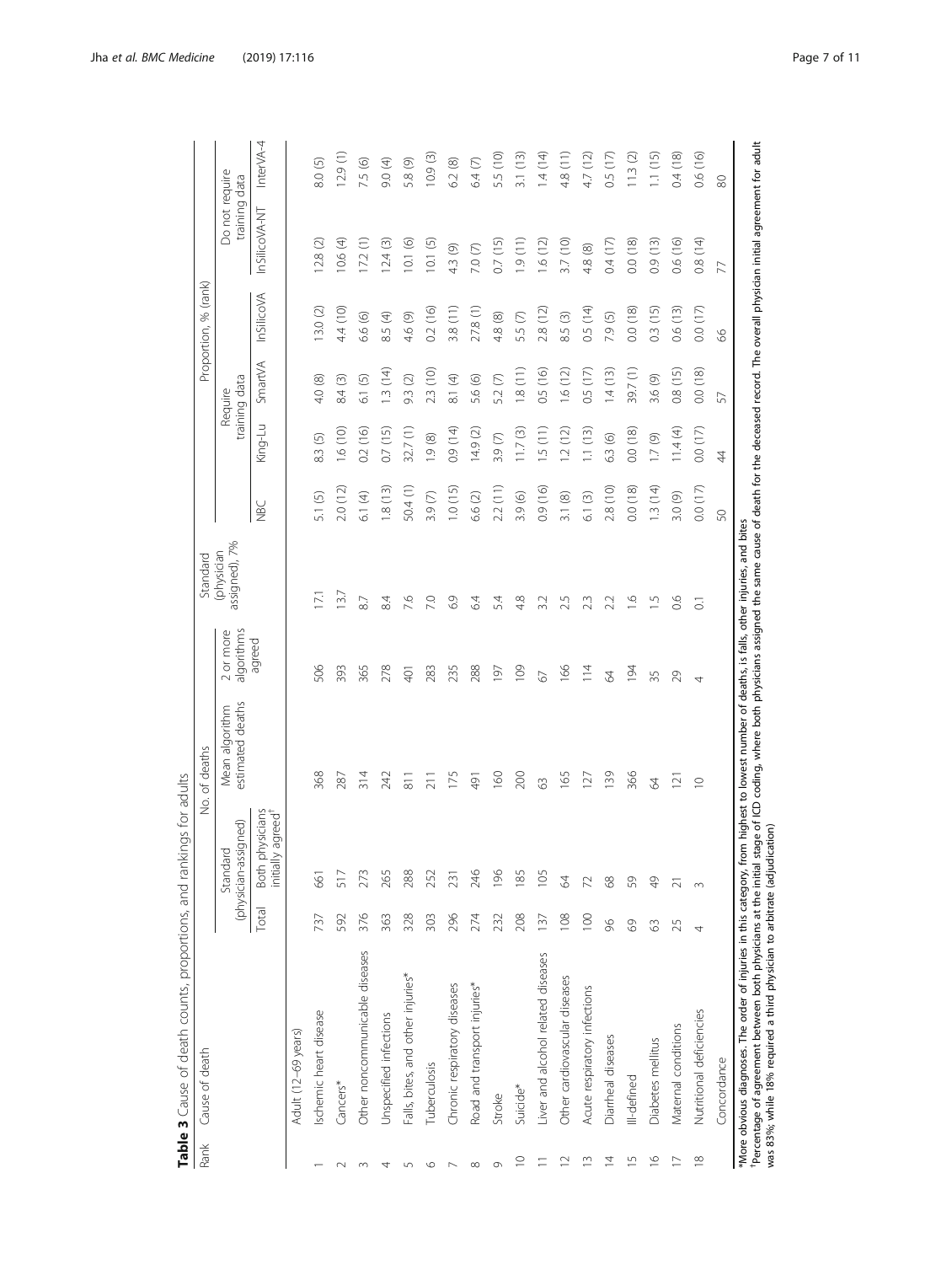<span id="page-7-0"></span>Table 4 Individual-level sensitivity in the cause of death assignment predicted by different algorithms for adult deaths (12–69 years) in the computer assignment arm ( $n = 4393$ )

| Comparator listed below SmartVA InSilicoVA ISilicoVA-NT InterVA-4 |     |     |     |    |
|-------------------------------------------------------------------|-----|-----|-----|----|
| N <sub>BC</sub>                                                   | 22. | -23 | 19  | 18 |
| SmartVA                                                           | $*$ | -21 | 38  | 40 |
| <b>InSilicoVA</b>                                                 |     | $*$ | 22  | 25 |
| InSilicoVA-NT                                                     |     |     | $*$ | 67 |

Average for the five algorithms: 30 (SD 16). King-Lu only produces populationlevel results and, thus, was not included. Individual-level sensitivity calculates each algorithm combination (i.e., NBC against SmartVA and SmartVA against NBC). Dual physician review of computer assignment arm produced the following individual-level sensitivity for each computer algorithm: NBC 22; SmartVA 47; InSilicoVA 31; InSilicoVA-NT 51; and InterVA-4 53 \*Not applicable

ten two-way combinations of the five algorithms averaged 30% (SD 16), ranging from 67% between InSilicoVA-NT and InterVA-4 and 18% between InSilicoVA and NBC. By contrast, among adult deaths in the physician arm, 83% (3555/4311) of the 25 randomly assigned physicians agreed initially on the COD. At the population level, the six algorithms showed better concordance of 50% (range 76–36%; see Additional file [13](#page-8-0)).

### **Discussion**

Our randomized trial compared COD assignment by six current automated algorithms to physician assignment, and avoided the inherent problems in observational comparisons of algorithms including the fact that they were trained and tested on differing datasets [[18](#page-10-0), [24](#page-10-0)]. The trial adopted rigorous quality control in training, data collection, and coding that yielded high-quality data in both trial arms. Physicians allocated records randomly within their arm, and the physician and automated arms were well-balanced in the overall distribution of the key symptoms predicting COD. We randomized about 50% more deaths than planned originally and had sufficient statistical power to detect high concordance for deaths in each age group. The six algorithms varied widely in their concordance with the standard even for causes that by common sense are easy to identify, such as injury, cancers, or suicide. The range of concordance in our trial overlaps with that in observational studies. However, the veracity of the randomized results is far greater. No one algorithm consistently performed better than the others, with variation in specific diseases. Hence, claims of superiority of any one algorithm [[13\]](#page-9-0) carry little scientific credibility.

Physician assignment of COD is the global standard for medical certification of cause of death [[4](#page-9-0)]. Inevitably, the quality of information in VA will be lower than from medically certified deaths occurring in health facilities. However, VA is quite accurate for deaths in children and

among young and middle-aged adults (but is less accurate in deaths in older age) when compared to clinical information in hospitals, death certificates, or cancer registry data  $[6, 7, 22, 23]$  $[6, 7, 22, 23]$  $[6, 7, 22, 23]$  $[6, 7, 22, 23]$  $[6, 7, 22, 23]$  $[6, 7, 22, 23]$  $[6, 7, 22, 23]$ . Initial agreement by two physicians on the COD was quite high. Importantly, VAs are valuable precisely in settings lacking facility-based certification. Despite the inherent misclassification, VAs are valuably informative compared to no evidence (which is the most common scenario in most countries) and compared to modeled mortality patterns [\[1](#page-9-0)]. Though we used physician assignment as the reference, it would be misleading to claim physicians as a "gold" standard, as none exists [\[1](#page-9-0), [7](#page-9-0), [12](#page-9-0)]. Unattended deaths, by definition, cannot be conclusively categorized, and hospital-based deaths cannot adequately reflect home deaths [[1](#page-9-0)].

Additional comparisons enabled in this trial offer reasonable assurance that the use of lay reporting with dual independent physician assignment yields reliable and comparable COD distributions over time and place. First, physician-assigned deaths used as the standard in the trial were distributed similarly to deaths assigned (also by physicians) in the same geographic areas in the most recent data of the MDS (see Additional file [16](#page-9-0)). Earlier comparison of a 3% random sample of deaths within the MDS showed similar high reproducibility of 94–92% for adults and children below age 5 years (see Additional file [17\)](#page-9-0) [\[3](#page-9-0), [25](#page-10-0)]. Non-medical VA reporting by field staff provides comparable results to the (far less practical) approach of physicians interviewing VA respondents (see Additional file [18\)](#page-9-0) [\[13,](#page-9-0) [26](#page-10-0)]. Finally, physician assignment of deaths in the automated arm (done only using the list of symptoms without a narrative) yielded concordance of 82–91% with the standard, better than that for algorithms albeit with some variability for specific conditions like ischemic heart disease (see Additional files [11](#page-8-0) and [12](#page-8-0)).

The inadequate performance of current automated algorithms is likely a result of several complementary factors  $[1, 3, 7, 27, 28]$  $[1, 3, 7, 27, 28]$  $[1, 3, 7, 27, 28]$  $[1, 3, 7, 27, 28]$  $[1, 3, 7, 27, 28]$  $[1, 3, 7, 27, 28]$  $[1, 3, 7, 27, 28]$  $[1, 3, 7, 27, 28]$  $[1, 3, 7, 27, 28]$  $[1, 3, 7, 27, 28]$ : (i) the intrinsic limitations of each algorithm; (ii) the fact that the PHMRC dataset appears to be customized mostly to build SmartVA (indeed, InterVA-4 and InSilicoVA-NT, which do not require training, generally performed better than algorithms which did, and SmartVA yielded a surprisingly high proportion of ill-defined deaths in adults versus the proportion reported earlier on the PHMRC data [\[13\]](#page-9-0)); (iii) the PHMRC hospital-based deaths differ substantially from unattended home-based deaths in the education levels, pathogen distribution, and symptom cause information [[11,](#page-9-0) [16,](#page-9-0) [24,](#page-10-0) [29\]](#page-10-0); and (iv) inadequate quality and size of training and testing data (particularly for children and neonates) that limit the ability for algorithms to generate adequate symptom cause information for COD predictions (see Additional files  $4$  and  $14$ ).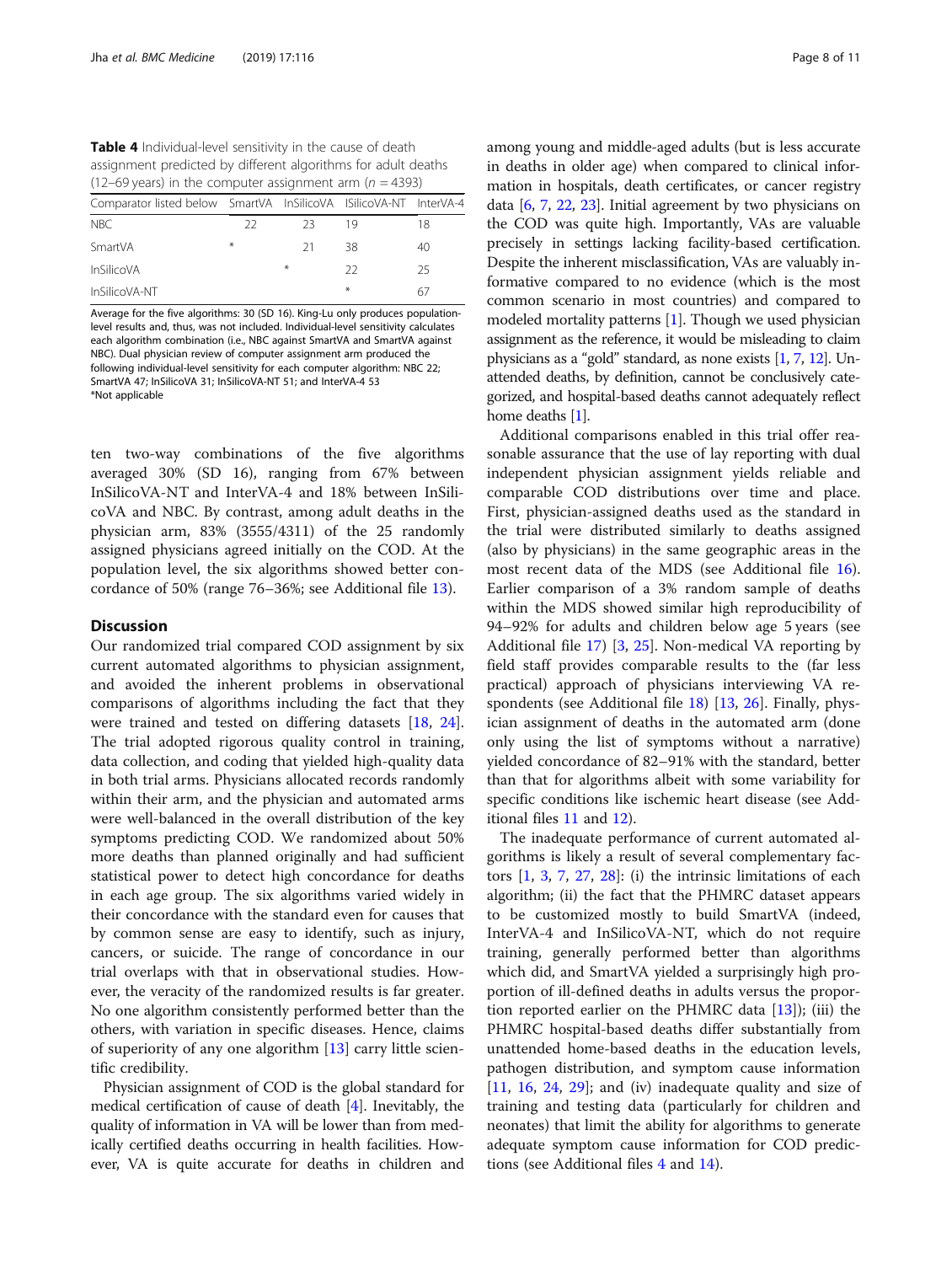<span id="page-8-0"></span>Further development of automated methods is desirable, but requires much larger, randomly selected unattended deaths, with sufficient sample size to test combinations for different causes  $[16]$  $[16]$ . Currently, it is not possible to specify a priori which algorithm to use for which specific COD. Theoretical, but as yet impracticable, combinations of algorithms would perform much better than individual algorithms (see Additional file 10). Understanding the microbiological status for bacterial and viral infections and pathophysiological processes (such as cerebral edema for malaria) of childhood deaths is now being supported by the Gates Foundation. This may help improve future verbal autopsy tools (and assignment guidelines) by comparing the sensitivity and specificity of symptoms with biological confirmation, particularly if the sampling includes sufficient numbers of home deaths [\[28](#page-10-0), [30](#page-10-0)]. Natural language processing on VA narratives has also yielded promising results [[3](#page-9-0)]. Narratives contain valuable information on chronology, care-seeking behavior, and social factors which are difficult to capture in checklist interviews [\[7](#page-9-0)].

Our results further suggest that programs planning to use automated assignment should retain local language narratives for dual-physician coding. Our trial requires replication in sub-Saharan Africa, where a much higher prevalence of HIV and malaria would result in different mortality patterns to those seen in India.

Considerations of the financial and opportunity costs of physician coding are secondary to the question of accuracy, but information from this trial suggests that the concerns may be misplaced. The entire cost of field work, data collection, and coding per house was less than US \$3 (and US \$1 in the MDS) [\[3](#page-9-0), [31](#page-10-0)]. About two thirds of the costs are for the requisite field interviews. Only about one quarter of costs are for physician assignment [[3,](#page-9-0) [7\]](#page-9-0). The electronic platform used in this trial (and in the MDS) enables physicians to work part-time, typically during evenings, therefore not diverting them from other clinical or public health duties. This study and the MDS reinforce the need to have a large, geographically distributed number of physician coders, so as to help counter biases of any one physician in coding [[7\]](#page-9-0). Standard panels for physician coding and a central pool of doctors to re-code VAs globally would also boost cross-country comparability [\[4](#page-9-0)].

Our trial supports the need to develop simpler, cheaper VA field methods [[7\]](#page-9-0). Paradoxically, the 2016 WHO VA forms have 50% more questions than the 2012 version, reaching 346 questions in the adult form (in part to feed demands made to WHO by algorithm designers). Though the MDS has only 68 questions on the adult form, it yielded comparable COD distribution to the longer trial forms (see Additional files [16](#page-9-0) and [17](#page-9-0)). Shorter forms enable quicker interviews that are more likely to retain respondents' interest, reduce surveyor

time costs, and thus enable larger sample sizes [\[31](#page-10-0)]. Simplification and reduction of the questions is a priority, while maintaining the ability to use either physician or automated assignment. Ideally, dual independent physician assignment can improve performance and reduce biases of single coding  $[11]$  $[11]$ . However, dual physician assignment may not be practical in all settings. Further research on combinations of single-physician coding and resampled second coding, or indeed combining physician and algorithm coding, is required.

# Conclusions

There is a crucial need for direct (versus modeled) measurement of the causes of death to reliably monitor the United Nations' goals for 2030 [[32\]](#page-10-0). This would involve rapidly expanding the number of LMICs implementing nationally representative COD studies [[1\]](#page-9-0), while strengthening civil death registration in the medium term [\[2](#page-9-0)]. VAs are essential in settings where medical certification of deaths is uncommon and likely to be obligatory for decades  $[1]$  $[1]$ . Lay reporting of unattended deaths with physician COD assignment is widely practicable. Automated methods remain desirable, and their further development should adopt rigorous designs, including the use of randomized evaluations.

# Additional files

[Additional file 1:](https://doi.org/10.1186/s12916-019-1353-2) Study method details. (DOCX 19 kb) [Additional file 2:](https://doi.org/10.1186/s12916-019-1353-2) Implementation of automated assignment algorithms. (DOCX 26 kb) [Additional file 3:](https://doi.org/10.1186/s12916-019-1353-2) Statistical tests for comparison. (DOCX 20 kb) [Additional file 4:](https://doi.org/10.1186/s12916-019-1353-2) Summary of limitations of PHMRC data. (DOCX 22 kb) [Additional file 5:](https://doi.org/10.1186/s12916-019-1353-2) Cause of death categories with corresponding ICD-10 codes. (DOCX 23 kb) [Additional file 6:](https://doi.org/10.1186/s12916-019-1353-2) Geographic and age distribution of deaths below age 70 years used in analyses by study group. (DOCX 20 kb) [Additional file 7:](https://doi.org/10.1186/s12916-019-1353-2) Summary of cause list matches between all algorithm results and the cause of death categories used in this study. (DOCX 19 kb) [Additional file 8:](https://doi.org/10.1186/s12916-019-1353-2) Percent population-level concordance in cause of death distribution between algorithms of the automated assignment deaths, by age groups. (DOCX 20 kb) [Additional file 9:](https://doi.org/10.1186/s12916-019-1353-2) Mean population-level concordance (%) comparison of verbal autopsy methods using non-randomized study data, by algorithm. (DOCX 111 kb) [Additional file 10:](https://doi.org/10.1186/s12916-019-1353-2) Percent proportion of causes of death by age groups and training dataset: comparing physician assignment deaths versus the closest automated assignment proportion of deaths for the same cause. (DOCX 25 kb) [Additional file 11:](https://doi.org/10.1186/s12916-019-1353-2) Cause of death counts, proportions, and rankings for adults with dual physician coding of the automated arm. (DOCX 27 kb) [Additional file 12:](https://doi.org/10.1186/s12916-019-1353-2) Cause of death counts, proportions, and rankings for child and neonate age groups with dual physician coding of the automated arm. (DOCX 27 kb)

[Additional file 13:](https://doi.org/10.1186/s12916-019-1353-2) Comparison of population-level concordance in cause of death assignment for adults predicted between different algorithms for the automated assignment arm. (DOCX 19 kb)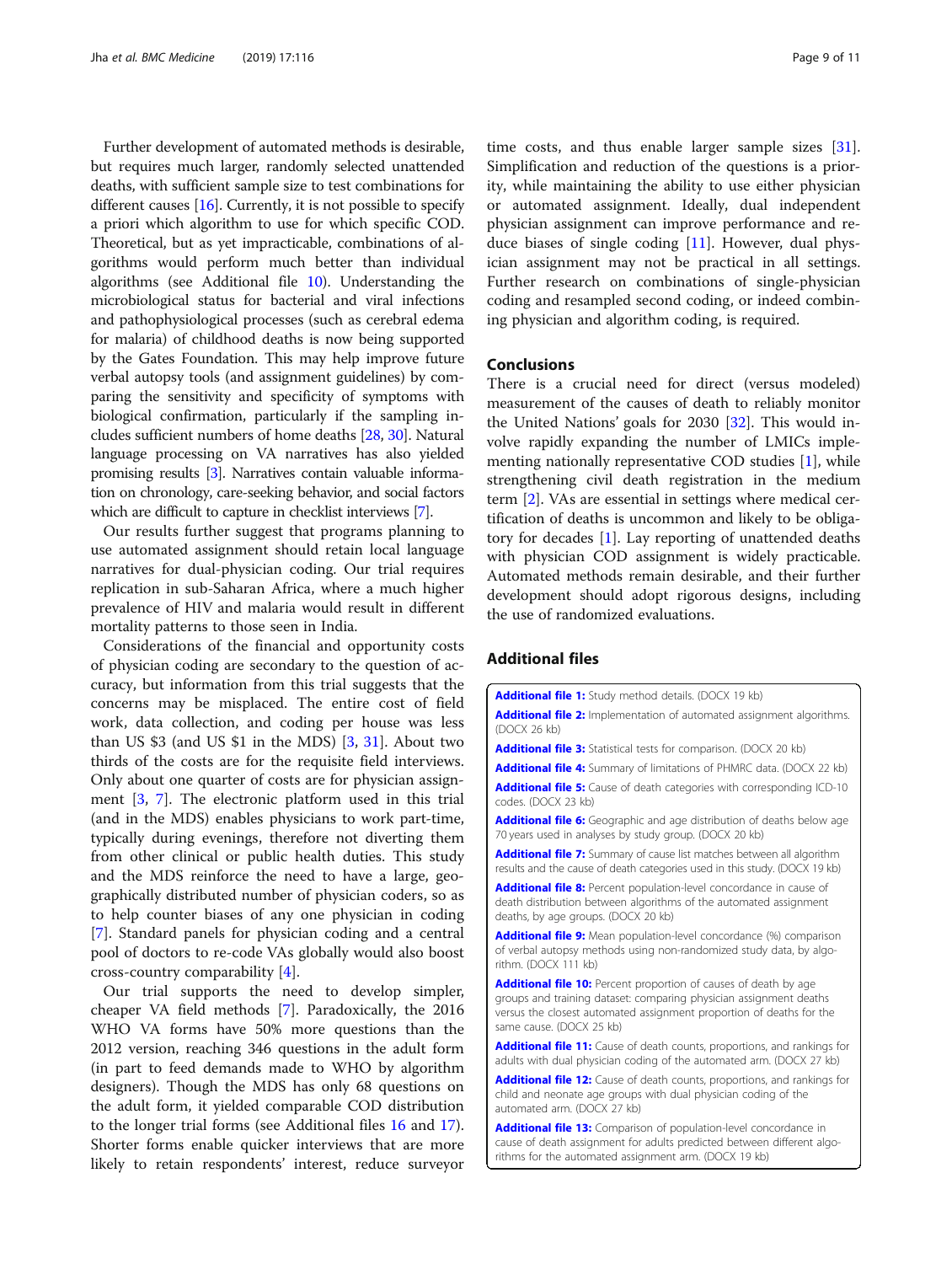<span id="page-9-0"></span>[Additional file 14:](https://doi.org/10.1186/s12916-019-1353-2) Cohen's Kappa (confidence intervals) between algorithm predictions for adult automated assignment deaths ( $N = 4393$ ).  $(DDCY 19 k)$ 

[Additional file 15:](https://doi.org/10.1186/s12916-019-1353-2) Percent population-level concordance in cause of death distribution between automated assignment and standard (physician assignment) verbal autopsies, by algorithms and age groups using all results, including pilot site (1215 additional deaths). (DOCX 20 kb)

[Additional file 16:](https://doi.org/10.1186/s12916-019-1353-2) Percent of deaths by cause from the standard (physician assignment) arm compared to deaths (2010–2013) in the Indian Million Deaths Study in the trial state by age groups. (DOCX 286 kb)

[Additional file 17:](https://doi.org/10.1186/s12916-019-1353-2) Percent of deaths by cause for adults (12-69 years) and children (0–4 years) in the Indian Million Death Study (2001–2013) compared to deaths in the 3% Million Death Study resample. (DOCX 254 kb)

[Additional file 18:](https://doi.org/10.1186/s12916-019-1353-2) Percent of sub-study deaths by cause from lay surveyor versus physician collected adult verbal autopsies. (DOCX 188 kb)

[Additional file 19:](https://doi.org/10.1186/s12916-019-1353-2) Original study protocol. (DOCX 21 kb)

#### Abbreviations

COD: Cause of death; eCI: Empirical confidence interval; ICD: International Classification of Diseases; IHME: Institute for Health Metrics and Evaluation; LMIC: Low- and middle-income country; MDS: Million Death Study; NBC: Naïve Bayes Classifier; PHMRC: Population Health Metrics Research Consortium; RGI: Registrar General of India; RTI: Road traffic accident; SD: Standard deviation; SRS: Sample Registration System; VA: Verbal autopsy; WHO: World Health Organization

#### Acknowledgements

Supported by Canadian Institutes of Health Research Foundation grant (FDN 154277), the University of Toronto, the National Institutes of Health grants (1R01TW007939-01, 1R01HD086227, and K01HD078452), and the Bill and Melinda Gates Foundation. We thank the International Institute of Population Sciences for funding and implementing the pilot study and Dr. Uday Shankar Singh and Dr. Somashekar Nimbalkar of Pramukhswami Medical College for their valuable assistance in study implementation.

#### Authors' contributions

PJ conceived the randomized trial. DK, AB, and RD are the study Principal Investigators. RB, P Sati, DK, AB, SJR, and UT implemented the data collection procedures. RB, KP, and P Shah oversaw the physician coding of the computer coding arm. PK, RW, ZRL, THM, and SJC implemented the computational coding algorithms. PK, RW, and PJ conducted the analysis. PJ wrote the first draft, and all authors interpreted the data, reviewed the results, and contributed to the report. All authors read and approved the final manuscript.

#### Funding

The funders of the study had no role in the study design, data collection, data analysis, and data interpretation or writing the report. The corresponding author had full access to all the data in the study and had final responsibility for the decision to submit for publication.

#### Availability of data and materials

The parameters are included in the Supplementary appendix, and the R code is available freely upon written request to the authors. The PHMRC data are publicly available at [http://ghdx.healthdata.org/record/population](http://ghdx.healthdata.org/record/population-health-metrics-research-consortium-gold-standard-verbal-autopsy-data-2005-2011)[health-metrics-research-consortium-gold-standard-verbal-autopsy-data-2005-](http://ghdx.healthdata.org/record/population-health-metrics-research-consortium-gold-standard-verbal-autopsy-data-2005-2011) [2011](http://ghdx.healthdata.org/record/population-health-metrics-research-consortium-gold-standard-verbal-autopsy-data-2005-2011). The dataset for this study will also be available to researchers upon written request to the authors (adhering to data sharing agreements with the relevant institutions).

#### Ethics approval and consent to participate

The Pramukhswami Medical College and Tata Memorial Centre institutional ethics committees approved the study for the respective sites (Nos HREC/ HMPCMCE/243/15 and TMC/IERB/1/77/05, respectively). The International Institute of Population Sciences led a pilot study of 1215 deaths in Amravati district in rural Maharashtra, also in Western India, which established procedures used in the main study. Trial registration: [ClinicalTrials.gov](http://clinicaltrials.gov), NCT02810366.

#### Consent for publication

Not applicable.

#### Competing interests

All authors have completed the ICMJE uniform disclosure form at [www.](http://www.icmje.org/coi_disclosure.pdf) [icmje.org/coi\\_disclosure.pdf](http://www.icmje.org/coi_disclosure.pdf) and declare: no support from any organization for the submitted work, no financial relationships with any organizations that might have an interest in the submitted work in the previous 3 years, and no other relationships or activities that could appear to have influenced the submitted work.

#### Author details

<sup>1</sup> Centre for Global Health Research, St Michael's Hospital and Dalla Lana School of Public Health, University of Toronto, Toronto, Canada. <sup>2</sup>Department of Community Medicine, Pramukhswami Medical College, Anand, Gujarat, India. <sup>3</sup>Centre for Cancer Epidemiology, Tata Memorial Centre, Mumbai, India.<br><sup>4</sup>Londen School of Hygione & Tropical Medicine, Londen, UK. <sup>5</sup>Department. London School of Hygiene & Tropical Medicine, London, UK. <sup>5</sup>Department of Biostatistics, Yale University, New Haven, USA. <sup>6</sup>Department of Statistics University of Washington, Seattle, USA. <sup>7</sup> Department of Sociology, Ohio State University, Columbus, USA. <sup>8</sup>Department of Sociology, University of Washington, Seattle, USA.

#### Received: 22 December 2018 Accepted: 28 May 2019 Published online: 27 June 2019

#### References

- 1. Jha P. Reliable direct measurement of causes of death in low- and middleincome countries. BMC Med. 2014;12:19.
- 2. Mikkelsen L, Phillips DE, AbouZahr C, et al. A global assessment of civil registration and vital statistics systems: monitoring data quality and progress. Lancet. 2015;386:1395–406.
- 3. Gomes M, Begum R, Sati P, et al. Nationwide mortality studies to quantify causes of death: relevant lessons from India's million death study. Health Aff (Millwood). 2017;36:1887–95.
- 4. Nichols EK, Byass P, Chandramohan D, et al. The WHO 2016 verbal autopsy instrument: an international standard suitable for automated analysis by InterVA, InSilicoVA, and Tariff 2.0. PLoS Med. 2018;15:e1002486.
- 5. Soleman N, Chandramohan D, Shibuya K. Verbal autopsy: current practices and challenges. Bull World Health Organ. 2006;84(3):239–45.
- 6. Gajalakshmi V, Peto R. Verbal autopsy of 80,000 adult deaths in Tamilnadu, South India. BMC Public Health. 2004;4:47.
- 7. Aleksandrowicz L, Malhotra V, Dikshit R, et al. Performance criteria for verbal autopsy-based systems to estimate national causes of death: development and application to the Indian Million Death Study. BMC Med. 2014;12:21.
- 8. Instituto Nacional de Estatística. Mortalidade em Moçambique Inquérito Nacional sobre Causas de Mortalidade, 2007/8 - Relatório Preliminar. Maputo: Instituto Nacional de Estatística; 2009.
- 9. Million Death Study Collaborators. Changes in cause-specific neonatal and 1-59-month child mortality in India from 2000 to 2015: a nationally representative survey. Lancet. 2017;390:1972–80.
- 10. Morris SK, Bassani DG, Kumar R, Awasthi S, Paul VK, Jha P. Factors associated with physician agreement on verbal autopsy of over 27000 childhood deaths in India. PLoS One. 2010;5(3):e9583.
- 11. McCormick TH, Li ZR, Calvert C, Crampin AC, Kahn K, Clark SJ. Probabilistic cause-of-death assignment using verbal autopsies. J Am Stat Assoc. 2016; 111:1036–49.
- 12. Byass P, Herbst K, Fottrell E, et al. Comparing verbal autopsy cause of death findings as determined by physician coding and probabilistic modelling: a public health analysis of 54 000 deaths in Africa and Asia. J Glob Health. 2015;5:010402.
- 13. Murray CJ, Lozano R, Flaxman AD, et al. Using verbal autopsy to measure causes of death: the comparative performance of existing methods. BMC Med. 2014;12:5.
- 14. Miasnikof P, Giannakeas V, Gomes M, et al. Naive Bayes classifiers for verbal autopsies: comparison to physician-based classification for 21,000 child and adult deaths. BMC Med. 2015;13:286.
- 15. King G, Lu Y. Verbal autopsy methods with multiple causes of death. Stat Sci. 2008;23:78–91.
- 16. Clark SJ, Li ZR, McCormick TH. Quantifying the contributions of training data and algorithm logic to the performance of automated cause-assignment